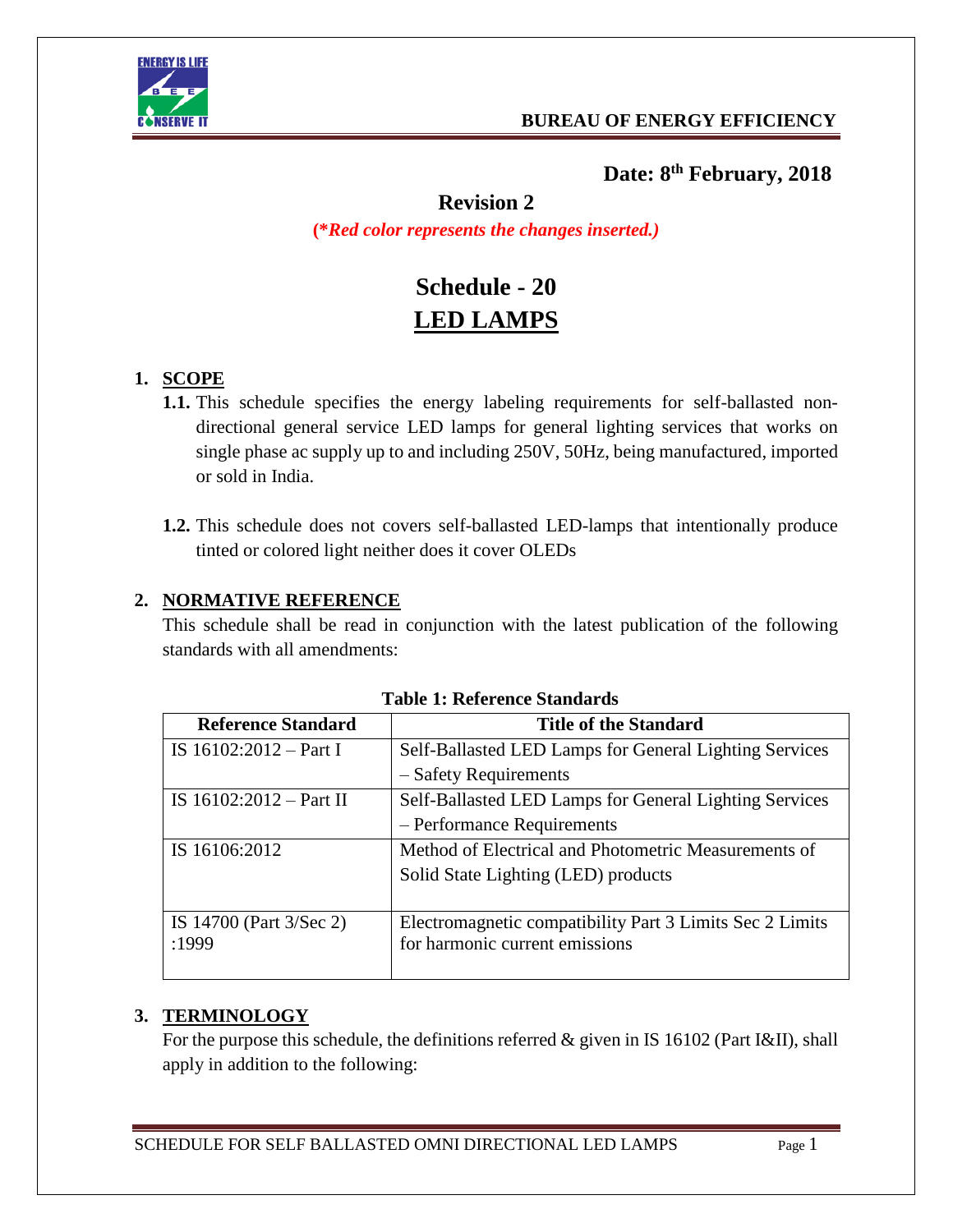

- **3.1. Rated Wattage:** The wattage marked on the lamp or declared by manufacturer or responsible vendor.
- **3.2. Rated luminous flux:** The flux marked on the lamp or declared as such by manufacturer or responsible vendor. The luminous flux is denoted by lumens (L)
- **3.3. Luminous efficacy:** The ratio of luminous flux emitted by a lamp to the power consumed by the lamp and is expressed in L/W.
- **3.4. Label:** Label means any written, printed, marked, stamped or graphic matter affixed to, or appearing upon, the LED lamps.
- **3.5. Validity of Label:** The validity period of the luminous efficacy (L/W) value under energy labeling plan specified in the schedule.

## **4. PRE-QUALIFICATION CRITERIA:**

To qualify as a BEE star labelled product, the LED lamps covered under this schedule shall meet the following requirement:

- **4.1.** The LED lamps shall confirm to the safety requirements as specified in IS 16102 (Part 1).
- **4.2.** The LED lamps shall meet the harmonics requirement as per IS 14700 (Part 3/Sec 2) and power factor requirements as per IS 16102 (Part 2).
- **4.3.** The LED lamps shall confirm the photo biological test as specified in IS 16108.

*Note:* In view of the lack of test facilities, manufacturer may submit the test certificate of LED chips as per IS 16108/IEC: 62471:2008 (Photo biological test report) and IS16105/LM 80 (Lumen maintenance of SSL source). Also LM 79 or IS 16106 Report of LED Lamp (as complete product) needs to be submitted.

- **4.4.** The lamp shall have at least 95 percent lumen maintenance at 1000 hours of operation at the time of application submission.
- **4.5.** The lamp shall comply with the following criteria defined for star rating level:
	- 1. **Star Rating level:** "The star rating level shall be declared based on the initial luminous efficacy."
	- 2. **Luminous efficacy:** "In a batch, the failure of LED lamps shall not exceed the qualifying limit for wattage and initial luminous flux (Refer clause 18.2 of IS 16102 (Part 2): 2012).''

**Illustration: Technical specifications of LED lamp Star rating band:**  $\geq 90$  L/W & < 105 L/W **Star rating level:** 3 star **Declared luminous efficacy:** 92 L/W **No. of LED samples in a batch:** 10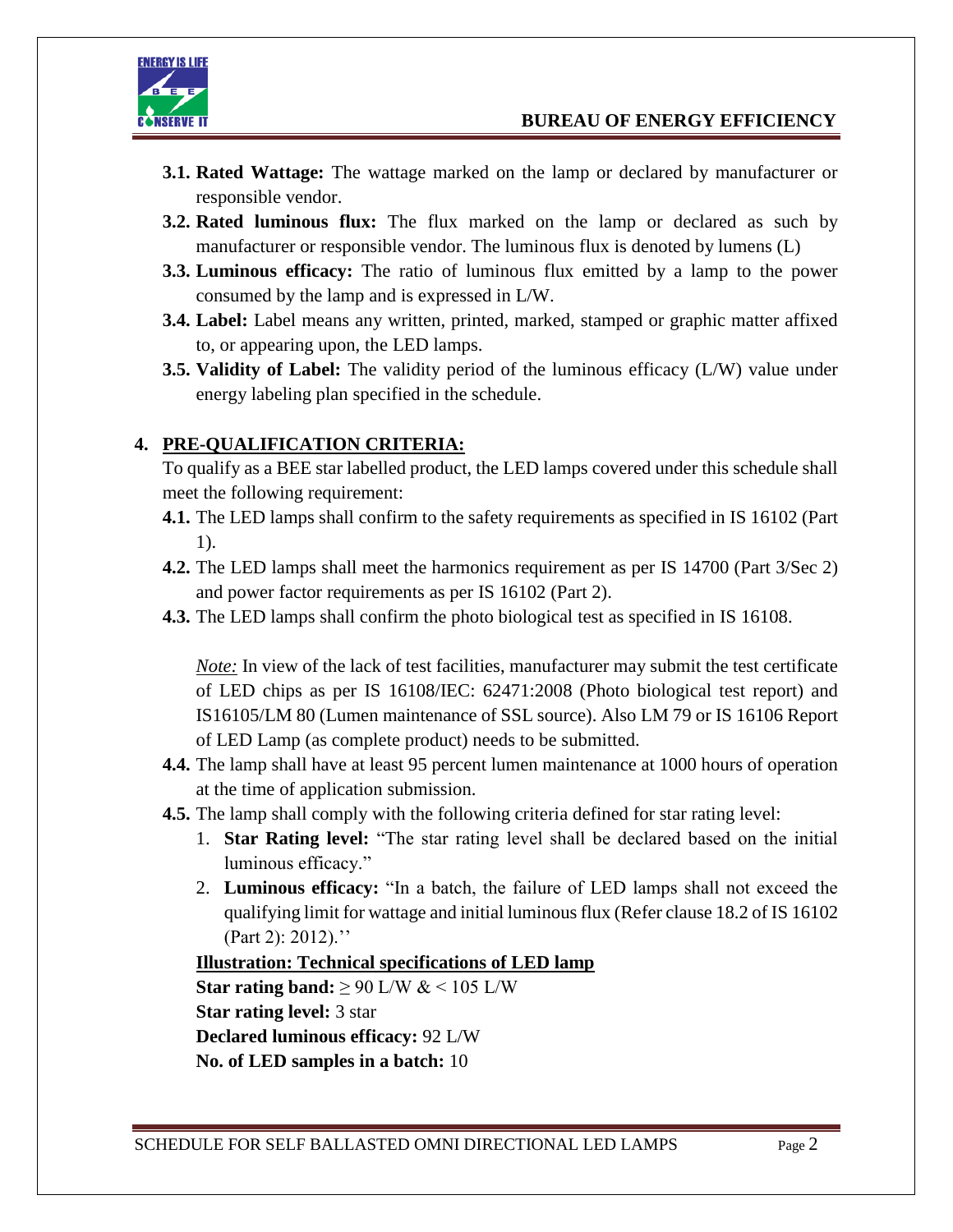

## **Case 1: Pass i.e. a batch is eligible for star rating**

Out of 10 samples in a batch, 6 samples are having individual luminous efficacy of  $\geq$ 90 L/W an rest 4 samples are having individual luminous efficacy <90 L/W. Batch of LED lamp has an average luminous efficacy of  $\geq$  90 L/W. This batch will pass the test, firstly, because the average efficacy meets the star rating band and secondly the no. of failures are within the qualifying limit of acceptance test (Refer clause 18.2 of IS 16102 (Part 2):2012)

## **Case 2: Failure**

Out of 10 samples in a batch, 5 samples are having individual luminous efficacy of  $>$ 90 L/W and rest 5 samples are having individual luminous efficacy of < 90 L/W. Batch of LED lamps has an average luminous efficacy of  $\geq$  90 L/W. The batch will fail the test, though the average luminous efficacy meets the star rating band but the no. of failures exceeds the qualifying limit of acceptance test (Refer clause 18.2 of IS 16102 (Part 2): 2012)

## **5. STAR RATING PLAN:**

**5.1.** The star rating plan for self- ballasted non directional general service LED lamps shall be as given in Table 2.

| (a) Star Rating Plan – Voluntary Phase  | (b) Star Rating Plan – Mandatory Ph |
|-----------------------------------------|-------------------------------------|
| (Validity: $6/7/2015$ to $31/12/2017$ ) | (Validity: 1/1/2018 to 31/12/2019)  |
|                                         |                                     |

| <b>Star</b><br><b>Rating</b> | <b>Rated Luminous Remarks</b><br><b>Efficacy</b><br>(Lumen/Watt) |         | <b>Star</b><br><b>Rating</b> | <b>Rated Lumin</b><br><b>Efficacy</b><br>(Lumen/Watt) |
|------------------------------|------------------------------------------------------------------|---------|------------------------------|-------------------------------------------------------|
|                              | $>68 \< 79$                                                      | Freezed |                              | $>68 \< 79$                                           |
| 2                            | $>79$ & $<90$                                                    |         | $\mathbf{2}$                 | $\geq$ 79 & <90                                       |
| 3                            | $>90 \< 105$                                                     |         | 3                            | $>90 \< 105$                                          |
| $\overline{4}$               | $>105 \< 120$                                                    |         |                              | $>105 \& 120$                                         |
|                              | >120                                                             |         |                              | >120                                                  |

## **Table 2**

| (a) Star Rating Plan – Voluntary Phase | (b) Star Rating Plan – Mandatory Phase |
|----------------------------------------|----------------------------------------|
| (Validity: 6/7/2015 to 31/12/2017)     | (Validity: 1/1/2018 to 31/12/2019)     |

| ır<br>ting   | <b>Rated Luminous Remarks</b><br><b>Efficacy</b><br>(Lumen/Watt) |         | <b>Star</b><br>Rating | <b>Rated Luminous Remarks</b><br><b>Efficacy</b><br>(Lumen/Watt) |                    |
|--------------|------------------------------------------------------------------|---------|-----------------------|------------------------------------------------------------------|--------------------|
| $\mathbf{1}$ | $>68 \< 79$                                                      | Freezed |                       | $>68 \< 79$                                                      | Freezed            |
| 2            | $>79$ & $< 90$                                                   |         | $\mathbf{2}$          | $\geq$ 79 & <90                                                  | <b>Not Freezed</b> |
| 3            | $>90 \< 105$                                                     |         | 3                     | $>90 \< 105$                                                     |                    |
| 4            | $\geq 105 \& 120$                                                |         | $\overline{4}$        | $>105 \< 120$                                                    |                    |
| 5            | >120                                                             |         |                       | $\geq$ 120                                                       |                    |

**5.2.** To qualify for BEE Star label during voluntary period, all the tested LED lamps shall meet the minimum luminous efficacy of 79 L/W. **During mandatory period also, all the tested LED lamps shall meet the minimum luminous efficacy of 79 L/W.**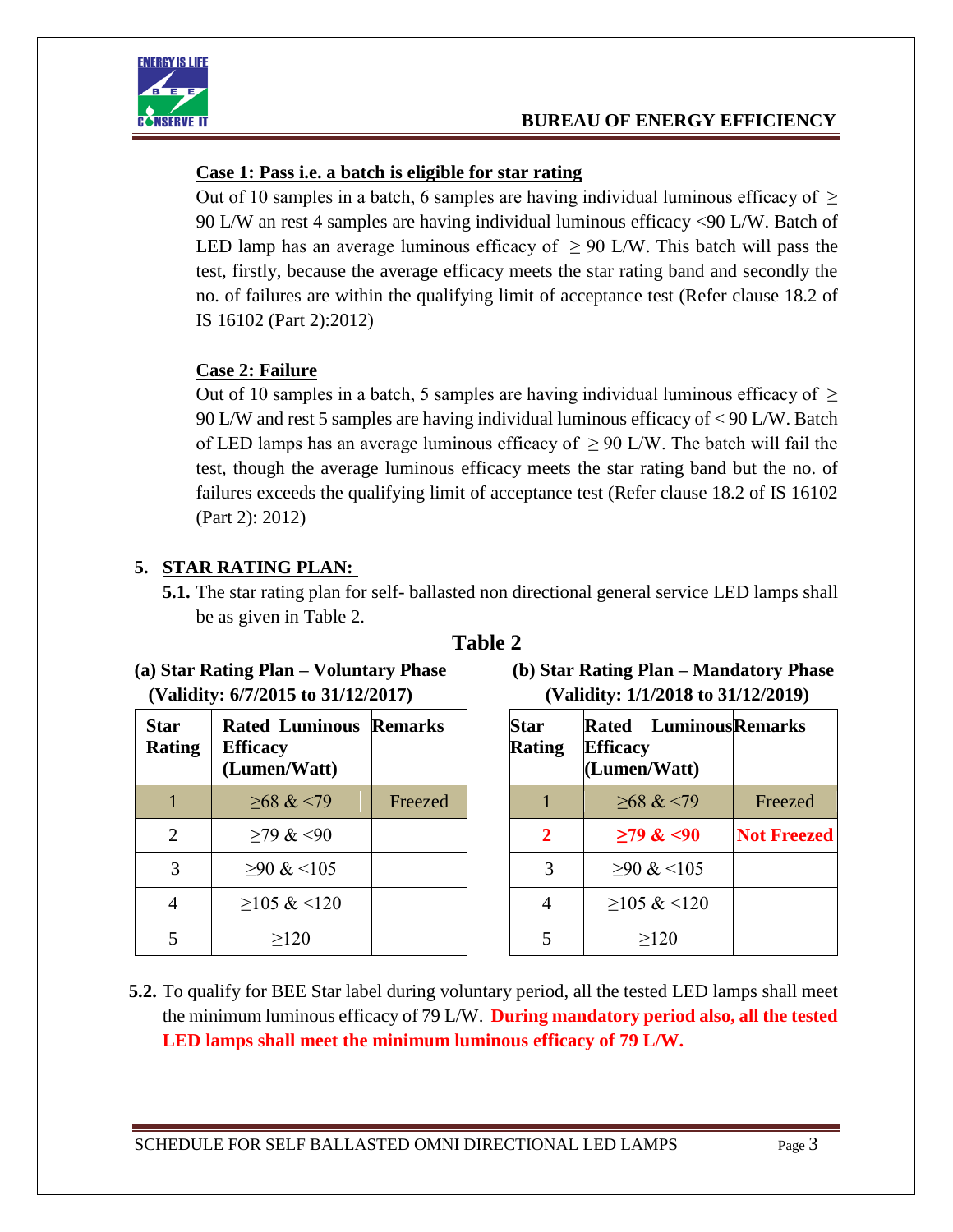

**5.3.** The value reported shall be rounded off up to one significant figure and rounding off shall be done in accordance with IS 2:1960.

## **6. TESTING GUIDELINE:**

**6.1. Test Parameter:** For the purpose of star rating criteria, the following type tests and corresponding testing protocol as mentioned in respective standard shall be conducted:

| S.No.          | <b>Test parameters</b>  | <b>Test Standards</b>                       |
|----------------|-------------------------|---------------------------------------------|
| 1              | Wattage                 | IS 16102 Part 2                             |
| $\overline{2}$ | Initial Luminous Flux   | IS 16102 Part 2                             |
| 5              | Colour chromaticity and | IS 16102 Part 2                             |
|                | colour rendering index  |                                             |
|                | (CRI)                   |                                             |
| 6              | Life                    | IS 16102 Part 2                             |
| 7              | <b>Harmonics</b>        | IS 14700 (Part 3/Sec 2)                     |
| 8              | Limits and methods of   | IS 6873 (Part 5): 1999                      |
|                | measurement of radio    |                                             |
|                | disturbance             |                                             |
|                | characteristics: Part 5 |                                             |
|                | Electrical lighting and |                                             |
|                | similar equipment       |                                             |
| 9              | Lamp efficacy           | The lamp efficacy shall be derived from the |
|                |                         | measured value of lumen output and the      |
|                |                         | wattage at the rated voltage and frequency  |

**Table 3: Test Parameters**

- **6.2. Testing Conditions**: The testing conditions while conducting the tests for electrical and photometric characteristics shall be as per Annexure A of IEC 62612.
- **6.3. Test methods**: The test methods for conducting electrical and Photometric requirements shall be in accordance with IS 16102 (Part 2) and IS 16106.

## **6.4. Test Report**:

- **6.4.1.** The results of tests reported shall be submitted in the prescribed format as given in Annex 1 of this schedule.
- **6.4.2.** At the time of application submission, the following test reports shall be submitted along with the above mentioned format:
	- a. Photo-biological safety
	- b. Lumen maintenance test report after 1000 h
	- c. Harmonic content and power factor
	- d. Performance requirement specified in Table 3 of this schedule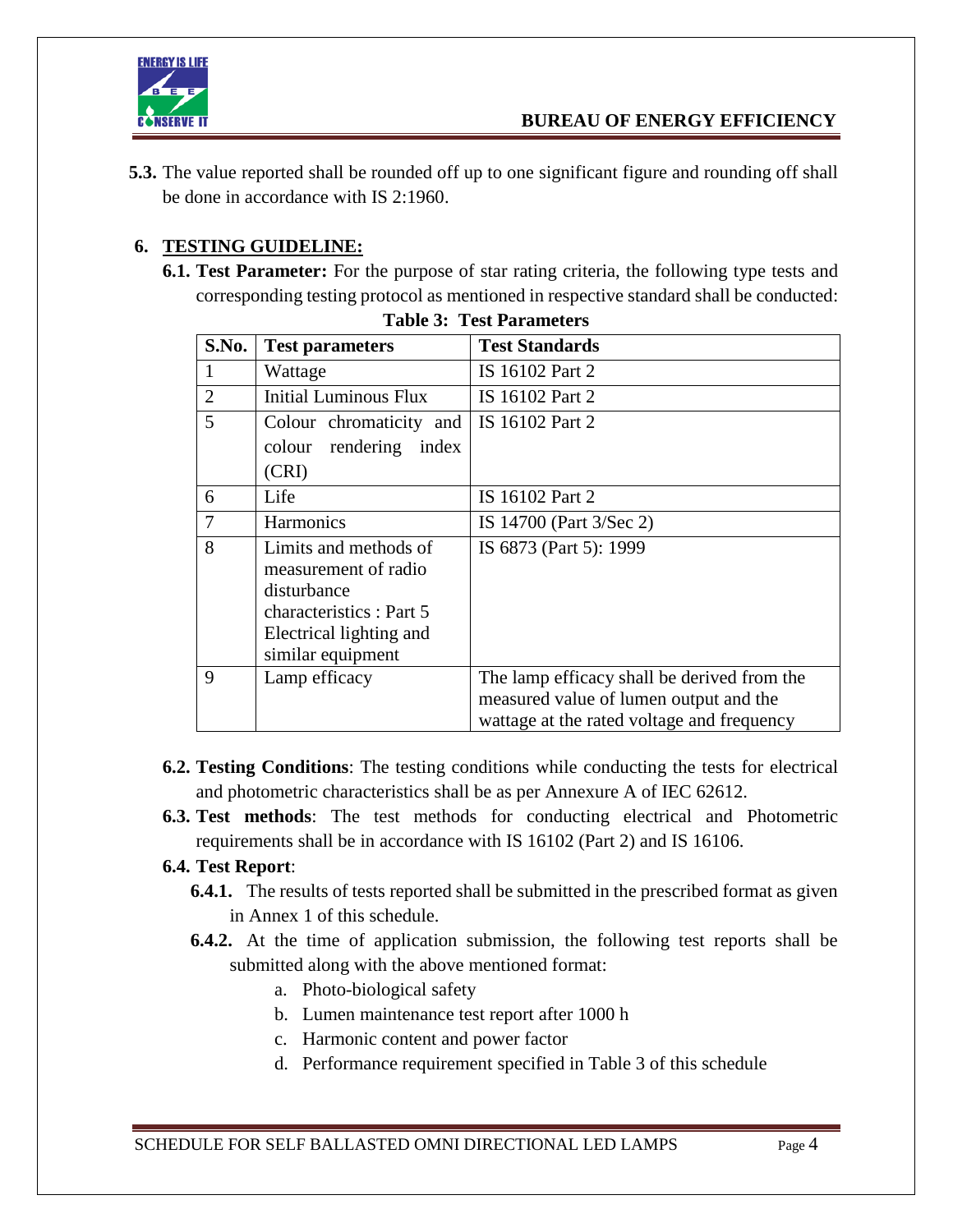

- e. Safety requirement
- **6.4.3.** The test report for photo biological safety shall not be more than two years old at the time of submission/approval of model.
- **6.4.4.** Within 12 months from the date of approval of label, the permittee shall submit the test report for lumen maintenance after 25% of declared life or 6000 hours of operation as per IS 16102 Part 2.

*Note:* 

- a. The label will be withdrawn, if the permittee fails to submit the test report of lumen maintenance after 25% of declared life or 6000 hours, within 12 months from the date of approval of label;
- b. Penalty shall be applicable, for those models failed in rated lumen maintenance as per the test report submitted within 12 months from the date of approval of label.
- c. In case of failure, the permittee shall withdraw the product from the market.

## **7. TOLERANCE LIMIT:**

- **7.1.** Tolerances for those testing parameters mentioned in Table 2 shall be applicable as given in respective IEC/Indian Standards.
- **7.2.** However, there is no negative tolerance for star rating; all tested products must be at par or better than the star rating band threshold. The scope for manufacturing tolerance and other variations shall be accounted by the manufacturer or permittee while determining the Star Rating of a particular model.
- **8. SAMPLING:** The testing sampling size shall be as per IS 16102 Part 2.

## **9. LABEL DESIGN & MANNER OF DISPLAY:**

**9.1. Label design, dimension & content of the label:** The content along with the design and dimension of label is given below: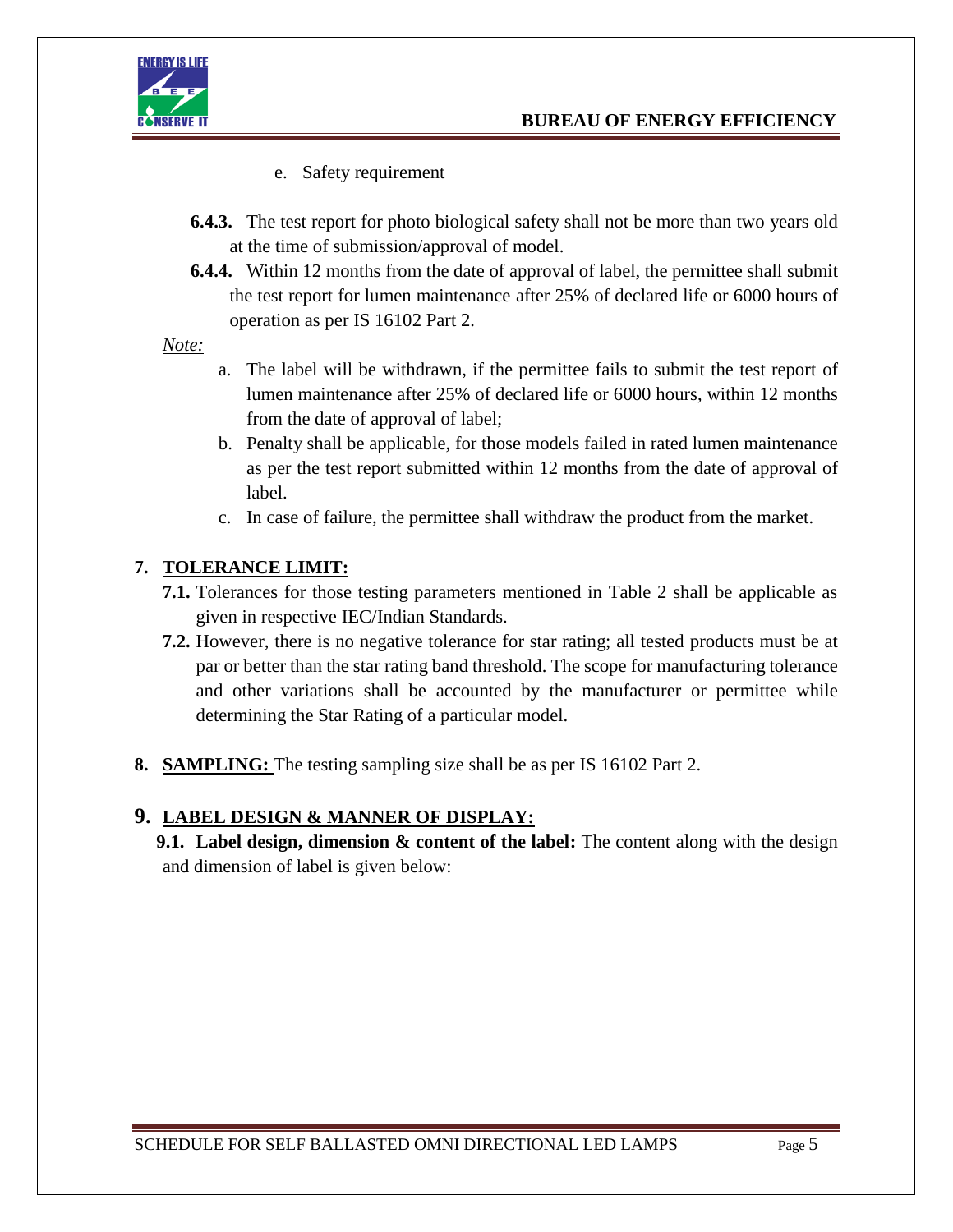



**9.2. Colour Scheme:** The colour scheme of the label is as follows:



*Note: The CDR file is available on BEE website [\(www.beestarlabel.com\)](http://www.beestarlabel.com/)* 

#### **9.3. Material, Shape & Placement:**

**9.3.1.** On wrapper {Refer figure 9.1 (a)}:

- **a.** The label shall be printed on the package; or
- **b.** A durable paper, self-adhesive on the package

**9.3.2.** On Lamp {Refer figure 9.1(b)}: Respective star mark shall be printed on the lamp.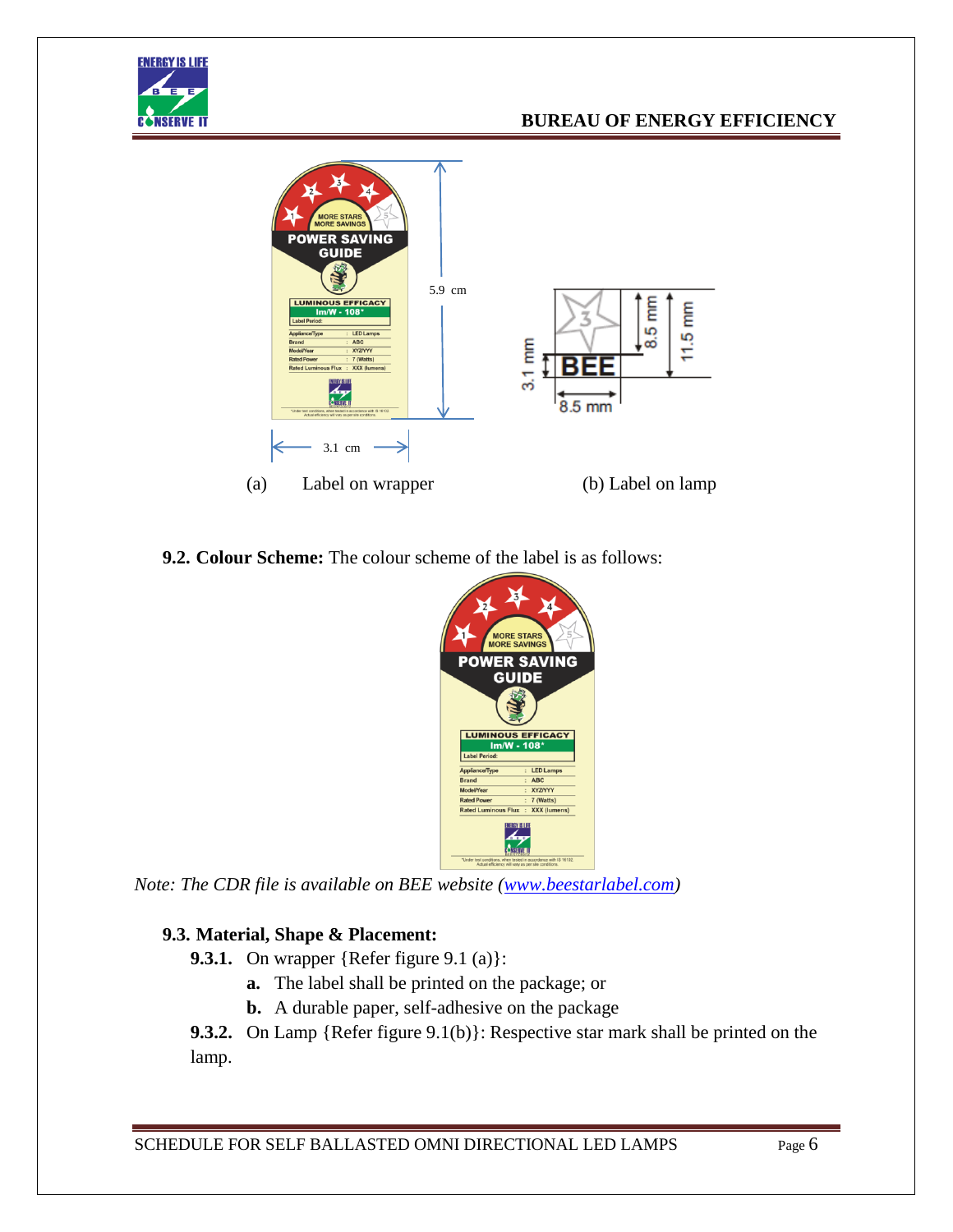

#### **10. FEES:**

- **10.1. Application Fee:** Fee payable on application for authority to affix labels is INR 2000/- (Rupees two thousand only).
- **10.2. Renewal Fee:** Fee payable on renewal application for authority to affix labels is INR 1000/-(Rupees One thousand only).
- **10.3. Labeling fee** for affixation of label on each piece of LED lamp is INR 0.50/- (Fifty Paise Only)

#### **11. USER INFROMATION REQUIREMENT:**

In order to educate and motivate the general consumer, the manufacturers shall provide the information in a tabular form about the LED lamp wattage equivalent to incandescent lamp wattage on the packing.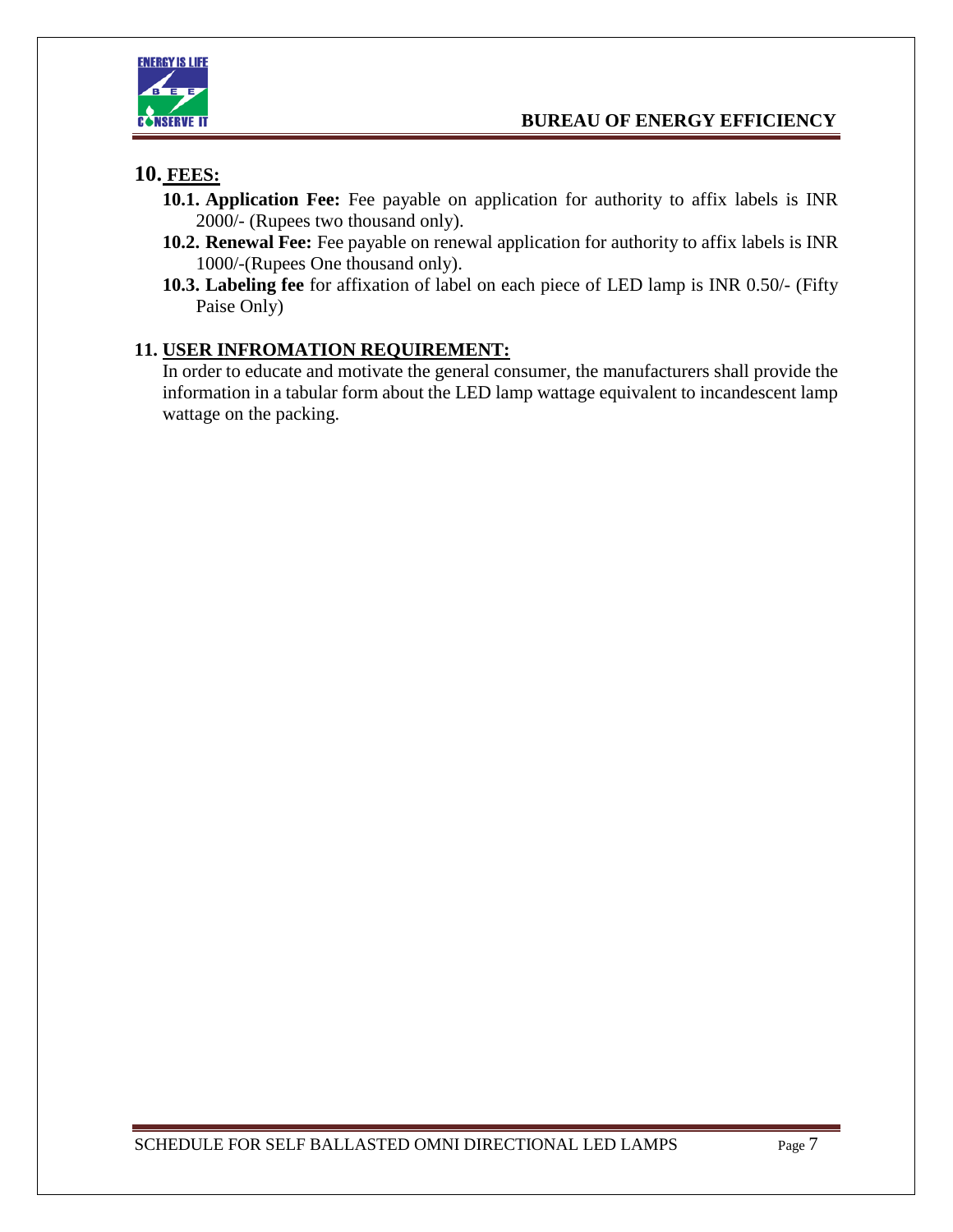

## **ANNEXURE**

This annexure provides the test report format to be used by the manufacturers and the same shall be submitted to BEE at the time of their application registration. This must include the following minimum requirement:

#### **Test Report No:** Date:

#### **A. Product Details.**

- (i) Manufacturer Name & Address
- (ii) Brand:
- (iii) Type:
- (iv) Model name/number:
- (v) Rated voltage or voltage range:
- (vi) Rated Wattage:
- (vii) Rated Luminous Flux:
- (viii) Rated Luminous Efficacy:

#### **B. Test summary**

- (i) Laboratory Name & Address:
- (ii) Date of Receipt of Sample:
- (iii) Date of test:
- (iv) Name of Testing Personnel:
- (v) Nature of Test and Details of Test conducted as per the relevant standards
- (vi) General test condition as per IS 16106:,
- (vii) List of standards followed for testing

#### **C. Test Results**

| <b>S.No.</b>   | <b>Test</b><br><i>parameters</i> | <b>Measured Values</b> | <b>Rated/Declared</b>          |
|----------------|----------------------------------|------------------------|--------------------------------|
|                | & relevant units                 |                        | <b>Values (after applying</b>  |
|                |                                  |                        | tolerances<br><b>as</b><br>per |
|                |                                  |                        | standards)                     |
|                | Power                            |                        |                                |
|                | consumption                      |                        |                                |
|                | (Watt)                           |                        |                                |
| $\overline{2}$ | Initial<br>luminous              |                        |                                |
|                | flux (Lumen)                     |                        |                                |